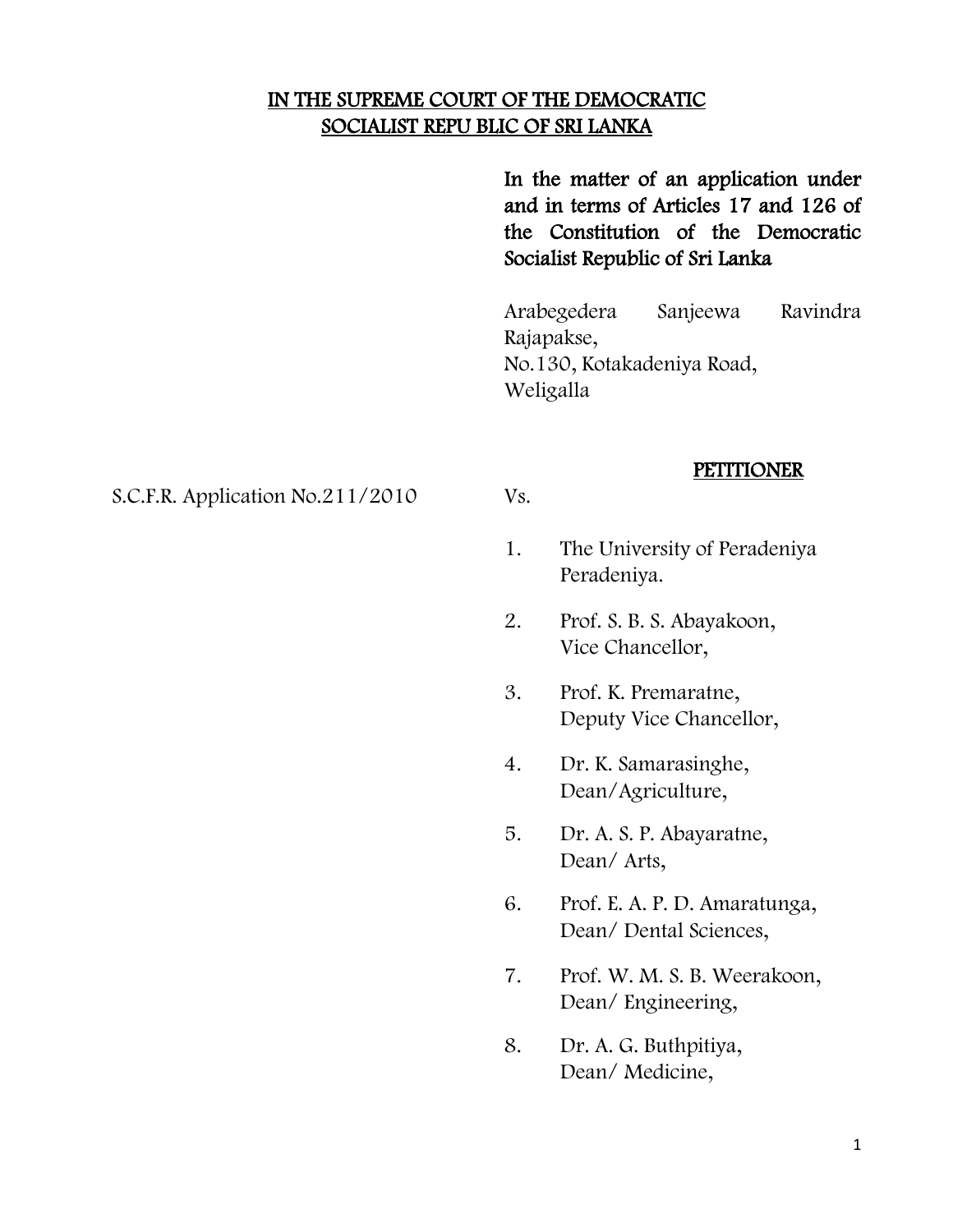- 9. Prof. S. H. P. P. Karunaratne Dean/ Sciences,
- 10. Prof. P. Abeynayake, Dean/ Veterinary Medicine and Animal Science,
- 11. Prof. N. V. I. Ranatunga, Senate Representative,
- 12. Prof. R.L. Wijeyeweera, Senate Representative,
- 13. Prof. B. Hewavitarane,
- 14. Prof. A. D. P. Kalansooriya,
- 15. Prof. K. N. O. Dharmadasa,
- 16. Dr. Kapila Gunawardena,
- 17. Dr. Dushantha Medagedara,
- 18. Mr. W. M. Jayawardena,
- 19. Dr. P. Ramanujam,
- 20. Dr. S. B. Ekanayake,
- 21. Mr. D. Mathi Yugarajah,
- 22. Prof. K. Tennakoon,
- 23. Mr. W. L. L. Perera,
- 24. Mr. Lionel Ekanayake,
- 25. Mr. L. B. Samarakoon,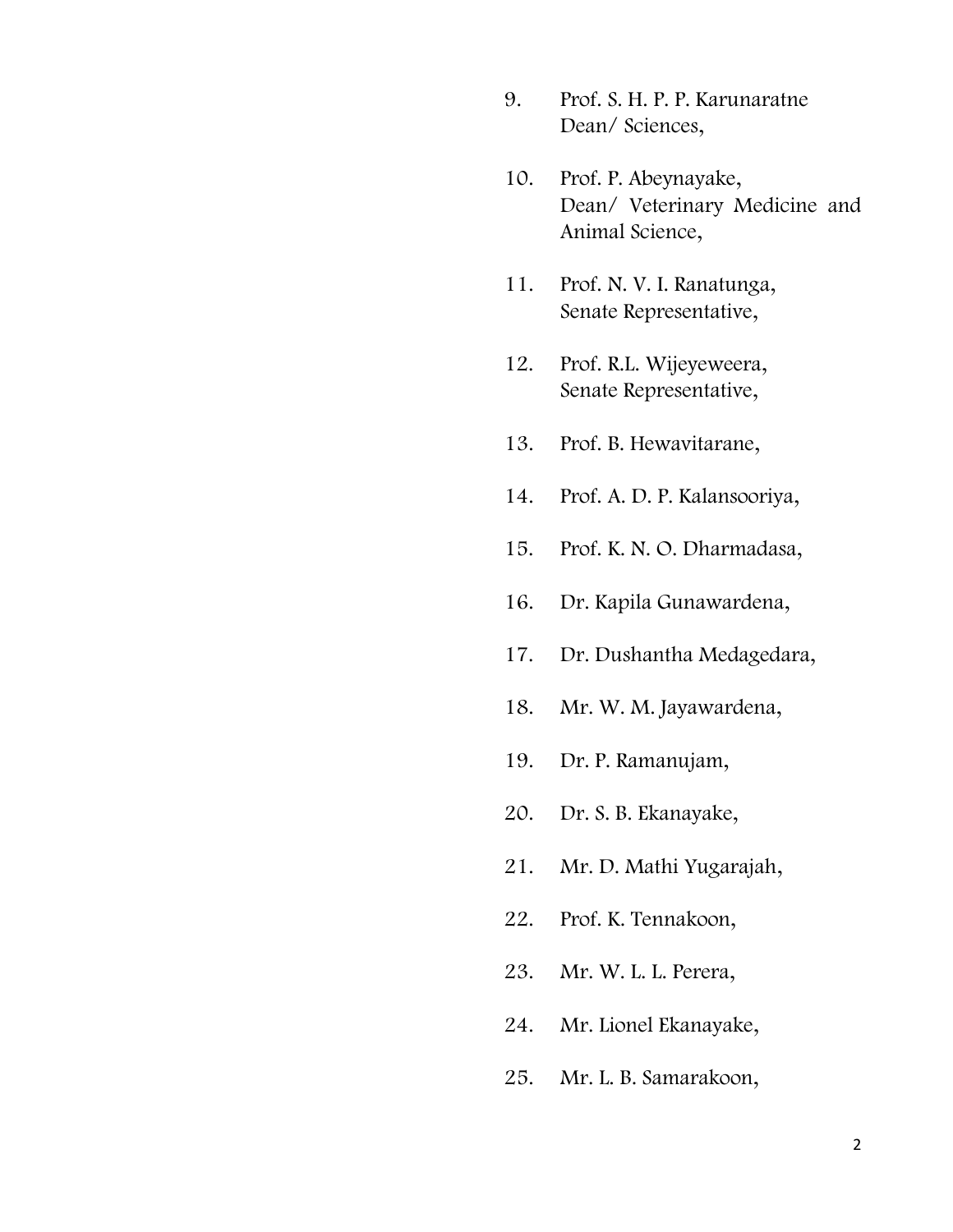26. Mr. Mohan Samaranayake,

All of University of Peradeniya, Peradeniya.

- 27. Mr. L. R. K. Perera, Head of Department, Department of Geology, University of Peradeniya, Peradeniya.
- 28. Mr. Dodanwela Acting Registrar, University of Peradeniya, Peradeniya.
- 29. Prof. H. M. N. Bandara, Faculty of Science, University of Peradeniya, Peradeniya.
- 30. Hon. Attorney General, Attorney General"s Department, Colombo 12.

#### **RESPONDENTS**

## BEFORE: ALUWIHARE, PC. J ABEYRATHNE, J GOONARATNE, J

- COUNSEL: Dr. Sunil Cooray for the Petitioner Shaheeda. Barrie, SSC, for the Attorney General
- ARGUED ON: 16.12.2015, 19,01,2016 and 16.02.2016.
- DECIDED ON: 28. 11. 2016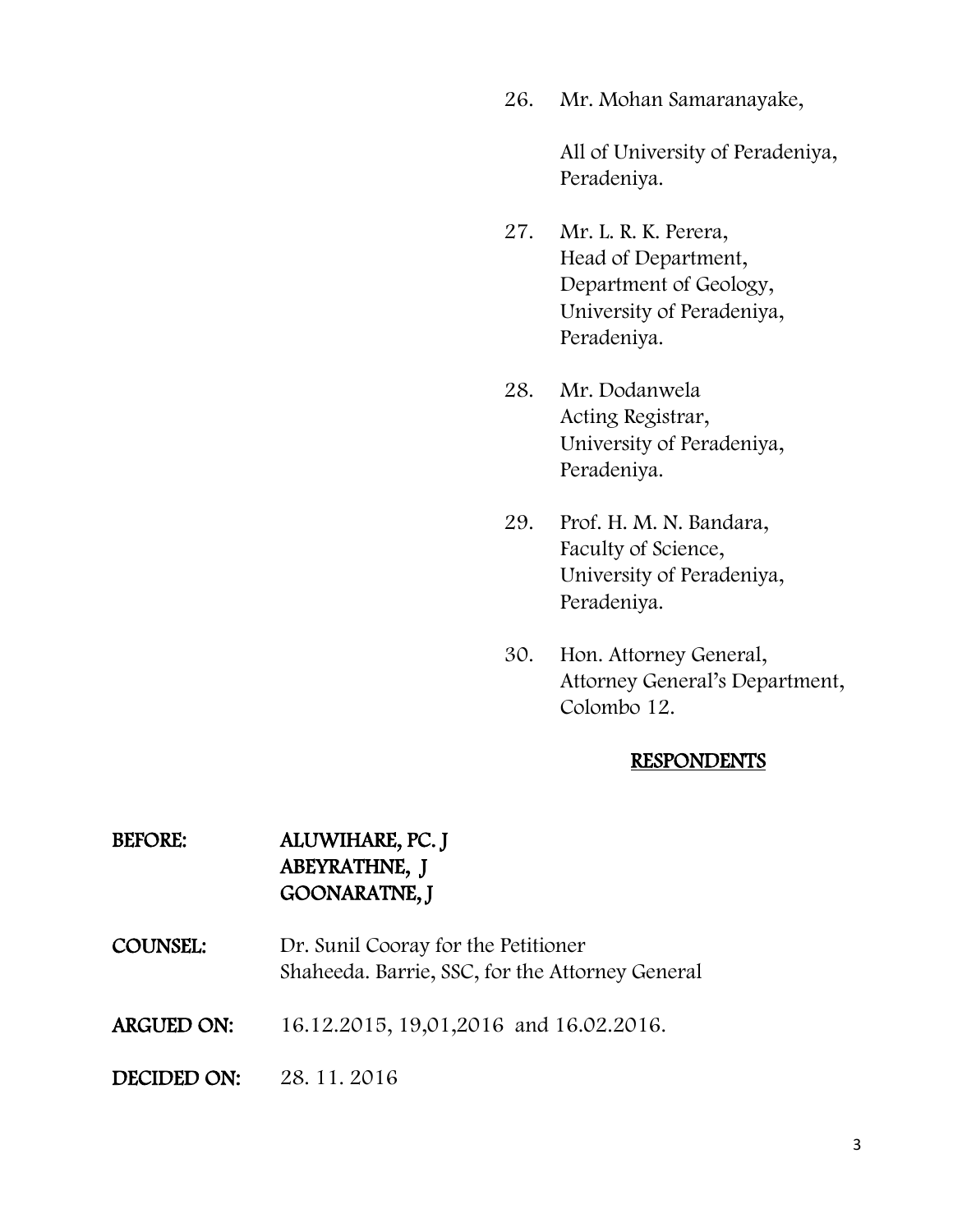# ALUWIHARE, PC. J

When this matter was supported on 23<sup>rd</sup> March, 2010 leave to proceed was granted for alleged infringement of fundamental rights under Articles 12 (1) and 14 (1) g of the Constitution.

The background facts of this case are as follows:-

The Petitioner was attached to the 1<sup>st</sup> Respondent University (hereinafter referred to as the University) as a Trainee Technical Officer at the time relevant to the alleged infringement. The Petitioner asserts that having joined the University of Wayamba as a Grade 3 clerk in 2001, he was appointed as a Trainee Technical Officer with effect from 15th March, 2005.

It is the position of the Petitioner that he was successful in the examination conducted by the University for the selection of Technical Officers (Training) and was also successful at the interview and consequently was appointed to the said post. In terms of the letter of appointment (P3) the appointment is subject to a probation period of 3 years. He had been assigned to the Department of Geology and had worked under the supervision of the 9<sup>th</sup> and the 27<sup>th</sup> Respondents.

Although the Petitioner has asserted that (Paragraph 16 (d) of the petition) in terms of paragraph 3 of the letter of appointment the Petitioner is required to discharge his duties under a supervisor assigned to him by the University or by the 9th or the 27th Respondents, paragraph 3 of the letter of appointment only states that his appointment is subject to an evaluation, under and in terms of the rules applicable to Higher Education Institutes and University Grants Commission.

The Petitioner also asserts that in terms of paragraph 10 of the letter of appointment (P3) he was neither assigned to work under a Supervisor nor was he given a list of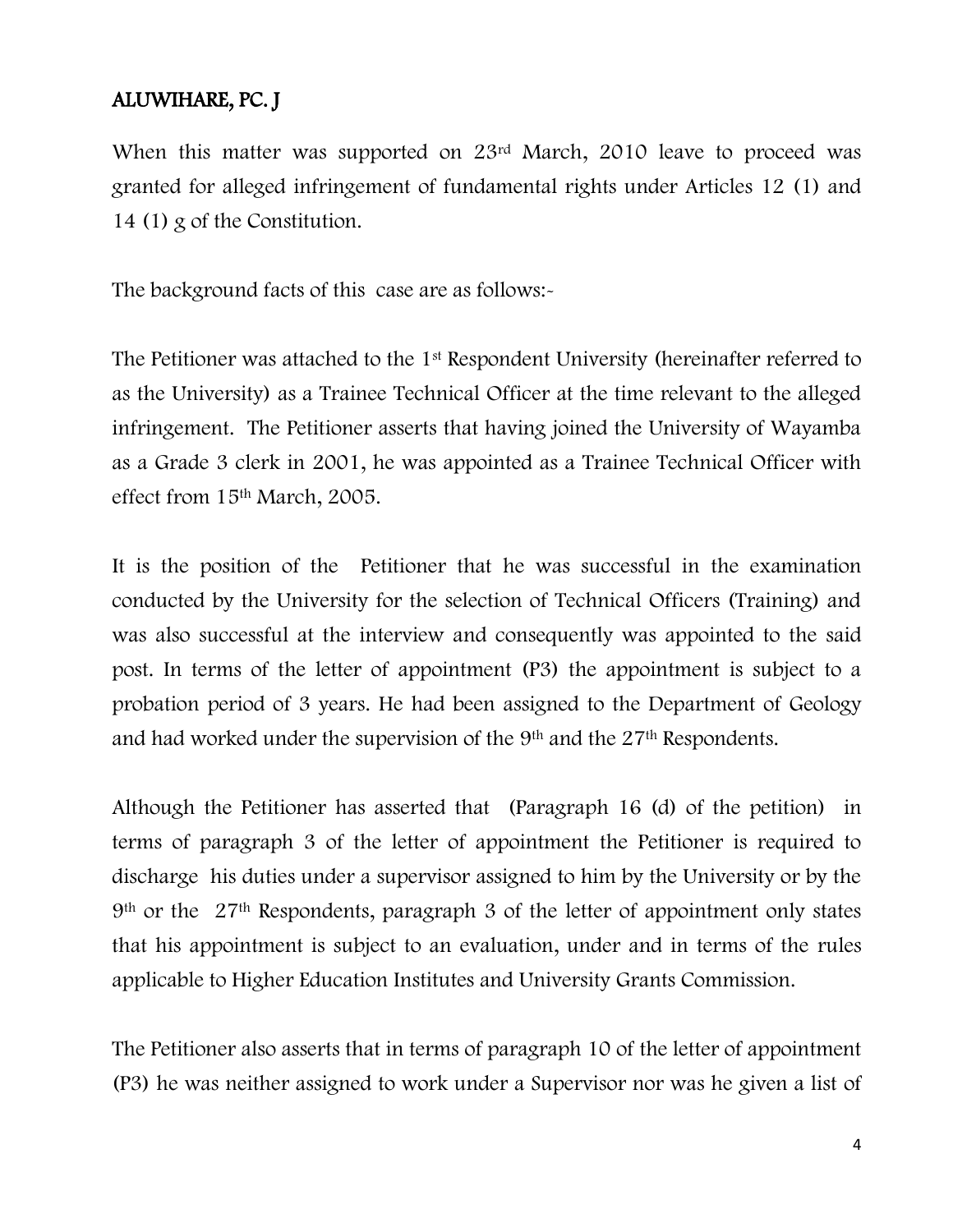duties to be performed. He further complains that as per the conditions of the letter of appointment there were no training programmes arranged for him.

It appears upon perusal of paragraph 10 of P3 that this assertion is a misconception as far as the Petitioner is concerned, in that the said paragraph only caste a duty upon the Petitioner to carry out duties assigned to him by an official to whom such authority is delegated by the Head of the Department.

The Petitioner's perception as to the conditions of the letter of appointment is significant in deciding the issues of this case. It appears that certain events as unfolded by the Petitioner have a direct bearing, on the perception of the aforesaid conditions in the mind of the Petitioner.

The gravamen of the Petitioner's complaint is that the 27<sup>th</sup> Respondent who was the head of the Department of Geology failed to provide him with a list of instructions or to provide him with an environment conducive to work.

The Petitioner complains that the 27<sup>th</sup> Respondent directed him to perform certain duties that are assigned to labourers, in addition to the laboratory work. In elaborating this, the Petitioner states that he was called upon to open and shut the doors and windows of the laboratories, and entrusted duties such as moving gas cylinders, photocopying administrative documents and delivering official letters within the campus, etc.

The Petitioner appears to have been distressed by this situation and had complained to the 27th Respondent that it was unfair to be assigned work that is performed by labourers and had requested that he be given a duty list. The Petitioner had stated that he refused and refrained from delivering letters within the campus when he was instructed to do so by the 27<sup>th</sup> Respondent.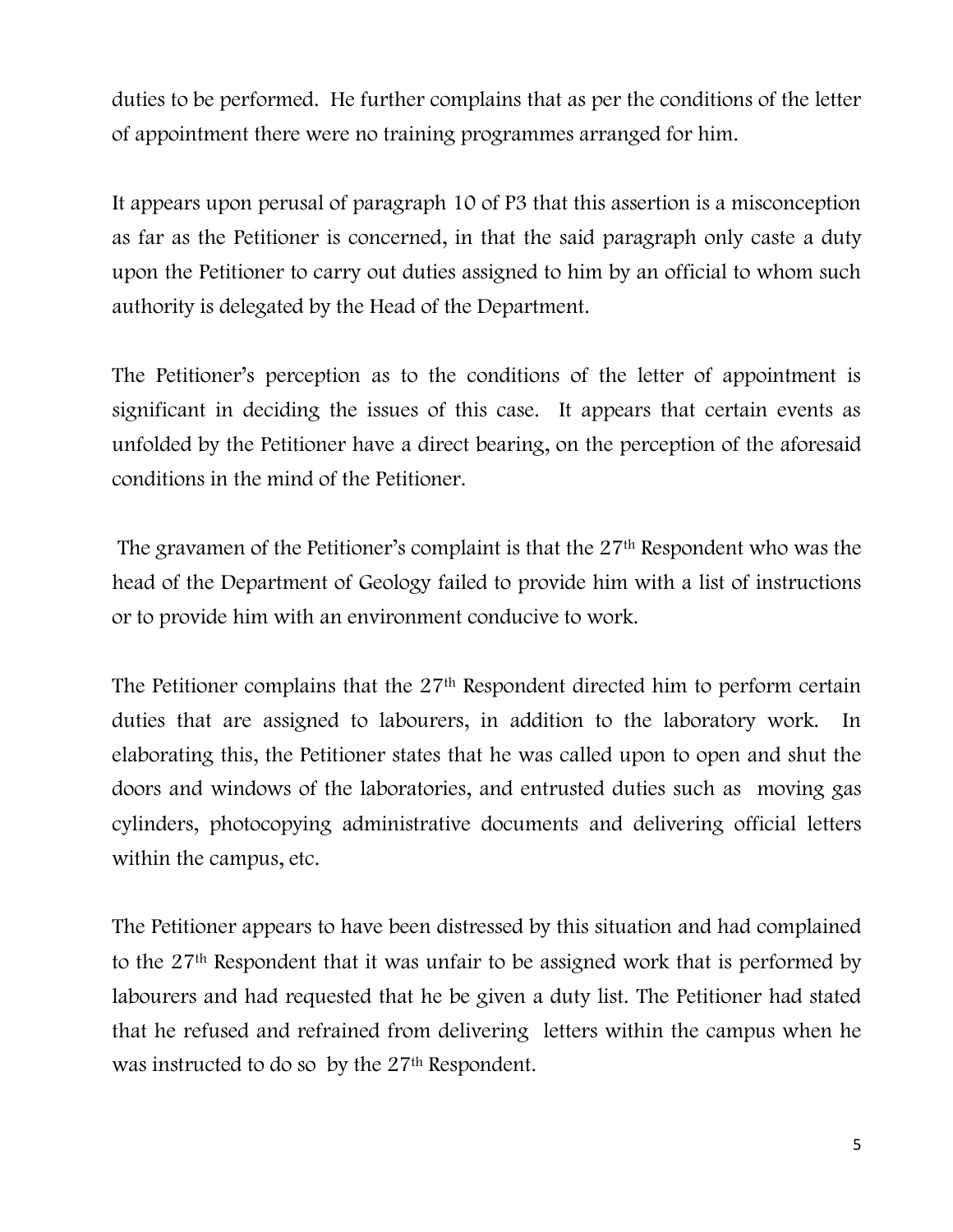The Petitioner, subsequent to these events had requested for a transfer to the faculty of medicine, but the transfer had not been approved by the 9<sup>th</sup> and the 27<sup>th</sup> Respondents on the ground that there was no replacement.

The Petitioner also alleges, that he along with another employee of the University were nominated for a computer training programme, but later the training was denied to him. The Petitioner further alleges that at one point several new appointments were made to the post of Technical Officer, yet the 27<sup>th</sup> Respondent refused to accept a new recruit to his department, which the Petitioner asserts would have enabled him in turn to get a transfer to the Faculty of Medicine.

Petitioner also alleges that his period of probation/training was extended by one year. By letter dated 12th February, 2007 the Deputy Registrar had informed the Petitioner that during the designated period, the degree of training he had is unsatisfactory and for that reason his training/probation period is being extended up to 15th March, 2008 (P8).

Subsequent to receiving the letter P8 the Petitioner had faced another written test with a view to getting him confirmed in his job. He states however that he was informed of the test only on the morning of the day the test was held. In an interview held subsequent to the written test, petitioner says he was informed by the 9th, 27th and the 29th Respondents that his public relations were not satisfactory.

Petitioner alleges that there is no provision to hold a written test in terms of the Scheme of Recruitment for the post of Technician that is the Commission Circular No. 622 of the University Grants Commission (P10), and according to the same, a recommendation for a permanent appointment shall be made after oral and or practical test by a committee. The Petitioner states that he brought this fact to the attention of the interview panel, but was of no avail.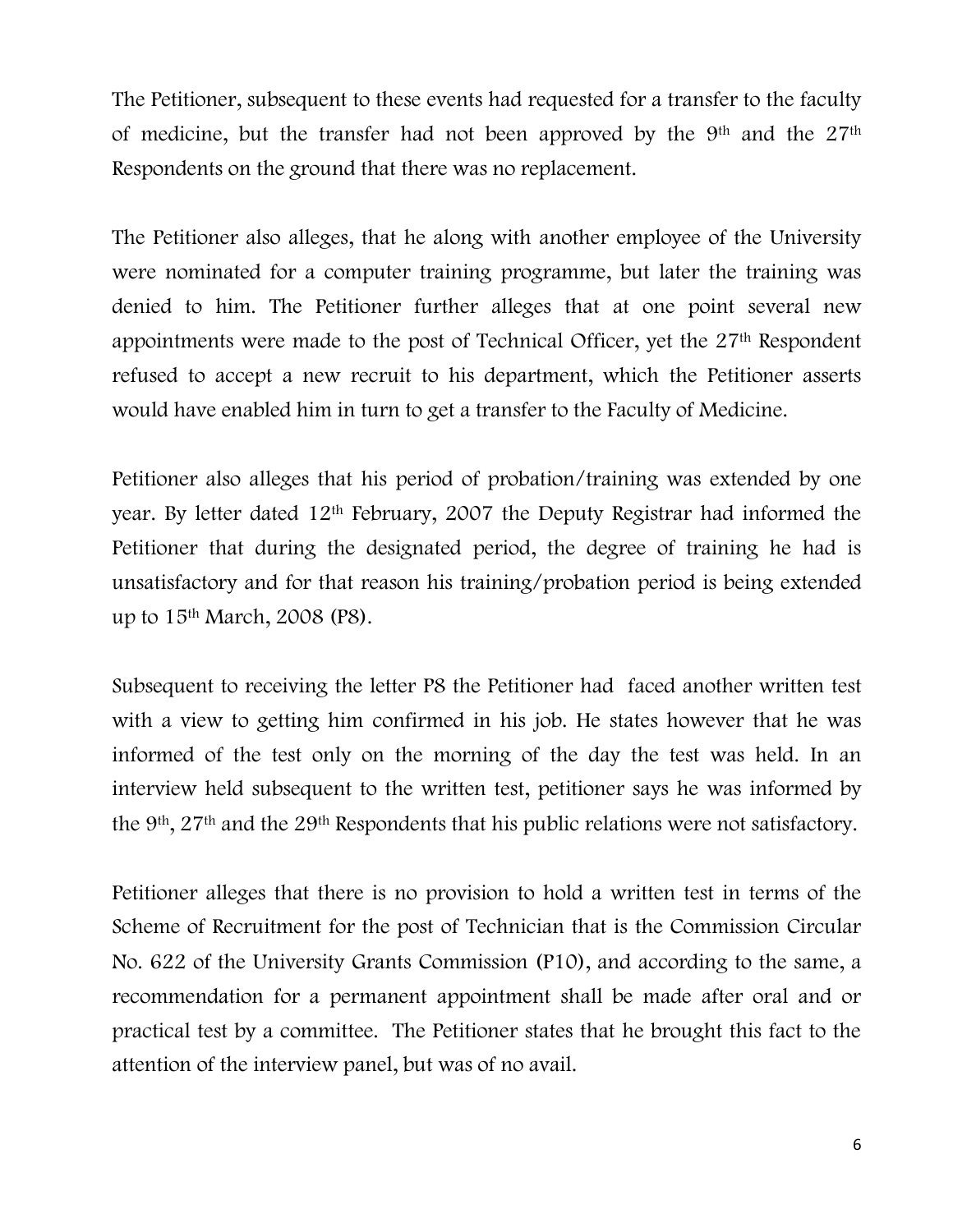On the 12th February, 2010 the Petitioner alleges that he was served with a letter dated 9th February, 2010 from the 28th Respondent, informing him that the Governing Council of the University had decided to terminate his services (as a Trainee Technician) and the Petitioner have to revert to his original post of Grade III Clerk (P12).

The Petitioner asserts that apart from the irregularities committed by the 9<sup>th</sup> and 27th Respondents and the failure on their part to follow the procedure laid down by the University Establishment Code, the decision of the University Governing Council that the Petitioner revert to the post of Clerk Grade III is unreasonable and capricious and was violative of the fundamental rights of the Petitioner guaranteed under Article 12 (1) and 14 (g) of the Constitution.

In response to the allegation referred to by the Petitioner, the 2nd Respondent Vice Chancellor (hereinafter referred to as the Vice Chancellor) refuting all allegations in general had taken up the position that due to the inability on the part of the Petitioner to demonstrate a basic level of competence to carry out his duties, it was not possible to confirm the Petitioner in the post of Technical Officer. The Vice Chancellor states that the decision to extend the probation period of the Petitioner was taken by members of the Selection Committee sequel to the evaluation of the Petitioners' performance at the interview and the written examination which is borne out by the report of the Selection Committee (2R7). The 9th Respondent, the Dean of the Faculty of Science, 27<sup>th</sup> Respondent, Head of Department of Geology and the 29th Respondent, Head of Department of Chemistry were the members of the selection committee.

The Vice Chancellor has taken up the position that "trainees" are not given a list of duties and had stated that even the members of the staff open and close doors when the occasion so demands. The Vice Chancellor asserts that the Petitioners' request for transfer to the Faculty of Medicine could not be obtained as the Petitioner had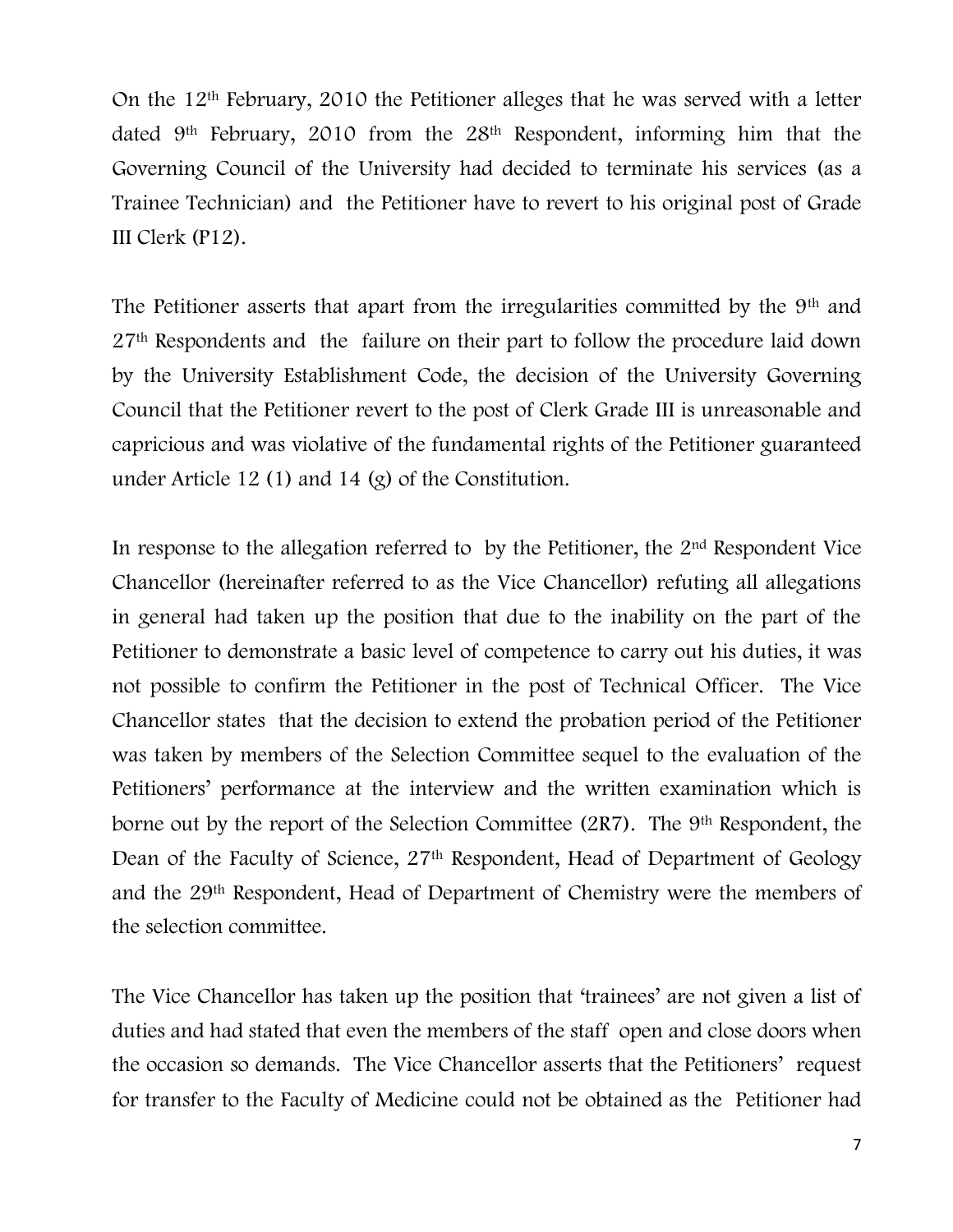made the request on 28<sup>th</sup> April, 2005 (P5) and he had been appointed as a trainee only on 15th March, 2005, a period little over a month after assuming duties. The Vice Chancellor points out in his objections, that no special preference was given to Mr. Gamage over the Petitioner with regard to computer training. The reason he adduces for the selection of Mr. Gamage is that, Gamage was an officer confirmed in his post, and had worked in the Department of Geology since 2003 and Mr. Gamage was selected for computer training a considerable time after he was confirmed in the post.

The Vice Chancellor had also pointed out that the work of an officer on probation has to be evaluated during the period of probation on a continuing basis and effecting transfers during the period of training is not a practice that is encouraged by the University.

The Vice Chancellor asserts that even after the extended period of probation, the Petitioner"s practical knowledge was assessed by P9, and to maintain fairness in the process of assessment each of the 11 questions on P9 were set and examined by different members of the relevant Departments, and the Petitioner failed to obtain satisfactory marks.

The Vice Chancellor had, in his affidavit stated that, when it comes to an internally recruited trainee, as per the provisions of circular No.622 of the University Grants Commission, if found unsatisfactory during the period of probation, the trainee has to revert to his previously held post, as happened in the case of the Petitioner.

The Petitioner had also complained that he was called upon to answer a "question paper" in 2008 to be confirmed in the Post of Technical Officer Grade II B, and when he failed the test on the first occasion, he was afforded another opportunity to sit the examination again in 2009.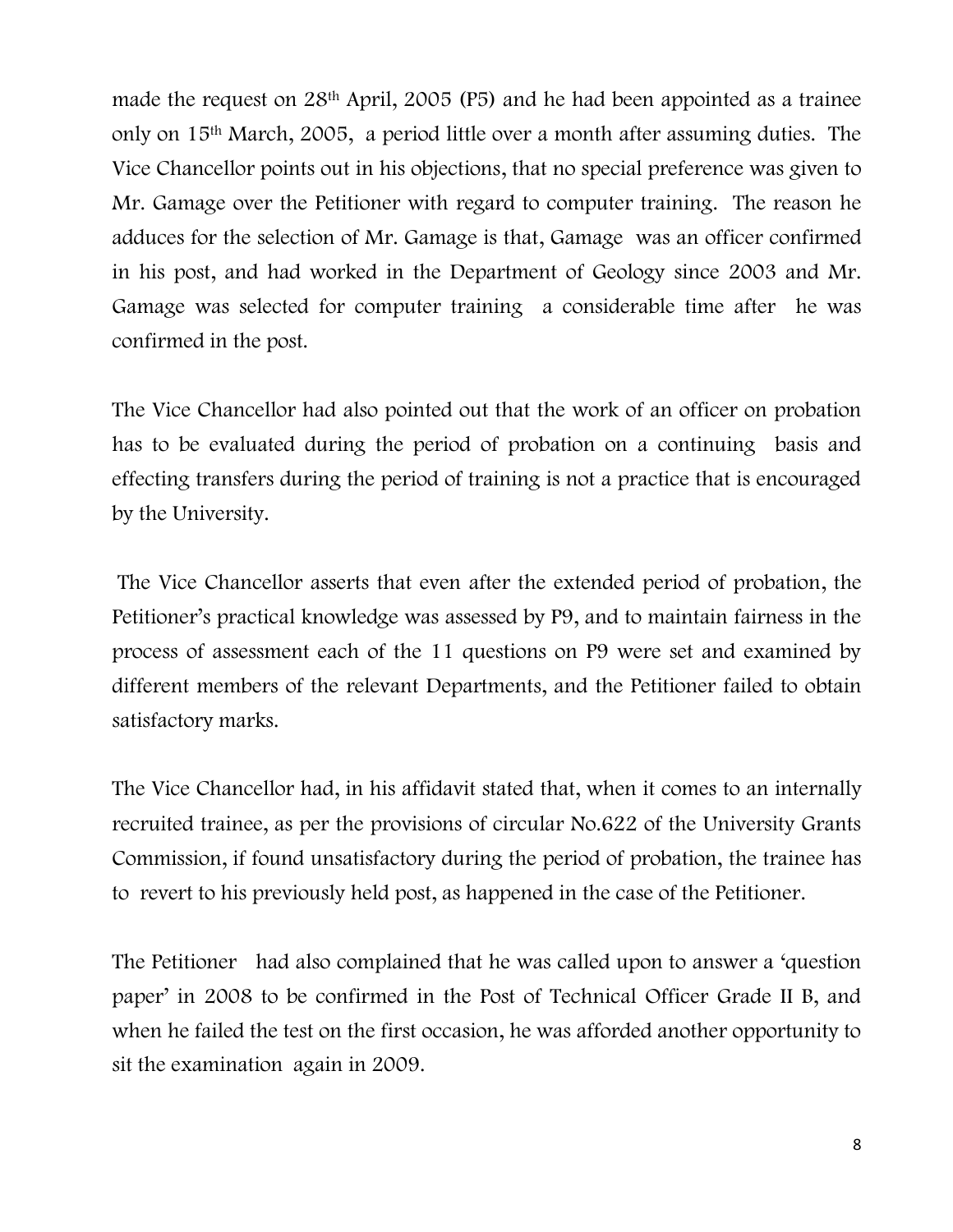Before I deal with the specific allegations leveled by the Petitioner against some of the Respondents, I wish to note that this court would interfere only if the alleged executive and administrative action, (in the instant case the decisions) on the part of the Respondents are illegal and/or arbitrary and the burden of establishing that was so, is on the Petitioner. As held in the case of Dalpat Abasaheb v. B. S. Mahajan AIR 1990 SC 435 " it is not the function of Court to hear appeals over the decision of the Selection Committees and to scrutinise the relative merits of the candidates. Whether a candidate is fit for a particular post or not has to be decided by the duly constituted Selection Committee which has the expertise on the subject. Court has no such expertise. The decision of the Selection Committee can be interfered with only on limited grounds such as illegality or patent material irregularity in the constitution of the Committee or its procedure vitiating the selection, or proves mala fides affecting the selection etc."

Apart from the many instances of friction over administrative issues, between the Petitioner and the 27th Respondent and some other members of the University staff, the only instance on which an irregularity is alleged is in regard to the methodology used to assess the competence of the Petitioner to be confirmed in his post.

The Petitioner alleges that he cannot be subjected to a 'written' test as per the terms of recruitment, but only to an oral/practical test. The Petitioner alleges that he was made to sit for a test where he was called upon to provide written answers to questions and it is not a "practical" test as contemplated in the Scheme of recruitment. Further the Petitioner alleges that he was called upon to answer the questions at short notice and he was unable to get ready.

The Petitioner has pointed out that, in terms of the Scheme of Recruitment for the post of Technical Officer, the recommendation for permanent appointment shall be made after oral/practical test by a Committee consisting of the Dean of the Faculty,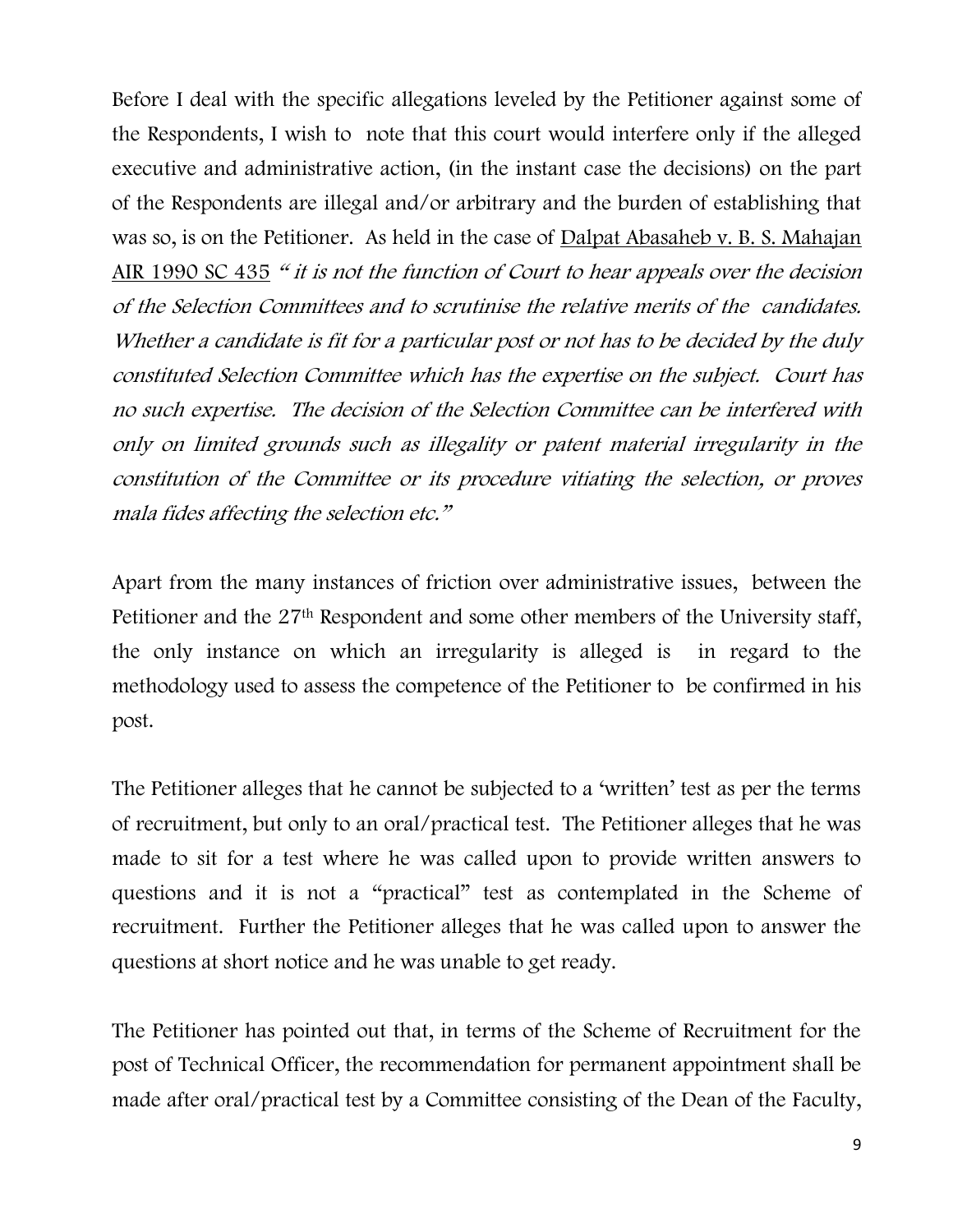Head of the Department and one other Head of a Department nominated by the faculty.

Refuting the allegation referred to above, the 27th Respondent had stated that the examination was held on a date and a time that was mutually agreed upon by the Petitioner and the University officials, and the questions were based on practical aspects on which, the Petitioner was required to acquire knowledge. Upon perusal of the question papers marked and produced as P6 and P9 it is quite evident that the position taken up by the 2nd Respondent is correct.

The Professor of Geology and an employee attached to the Department of Geology have sworn affidavits (2R9 (b) and 2R9 (a) respectively) to the effect that the Petitioner was known to them as a Trainee Technical Officer attached to the Department of Geology and that the Petitioner had not shown any interest in learning the laboratory techniques and his conduct did not show any enthusiasm to learn the work of the Department of Geology.

The Petitioner had complained that he was called upon to photocopy administrative documents and deliver letters and had referred to such tasks as "work that was to be performed by the labourers".

The Petitioner was only a "Trainee" Technical Officer under probation and was going through a period of learning or acclimatising himself with the work of the relevant Department, and this does not appear to me, the correct spirit in which a trainee should attend to duties assigned, during the period of training.

The Petitioner also complains that he was not given a "List of duties" to be performed during the probationary period. Here again I do not think a "trainee" can demand that he be given a list of duties and it would not be practically possible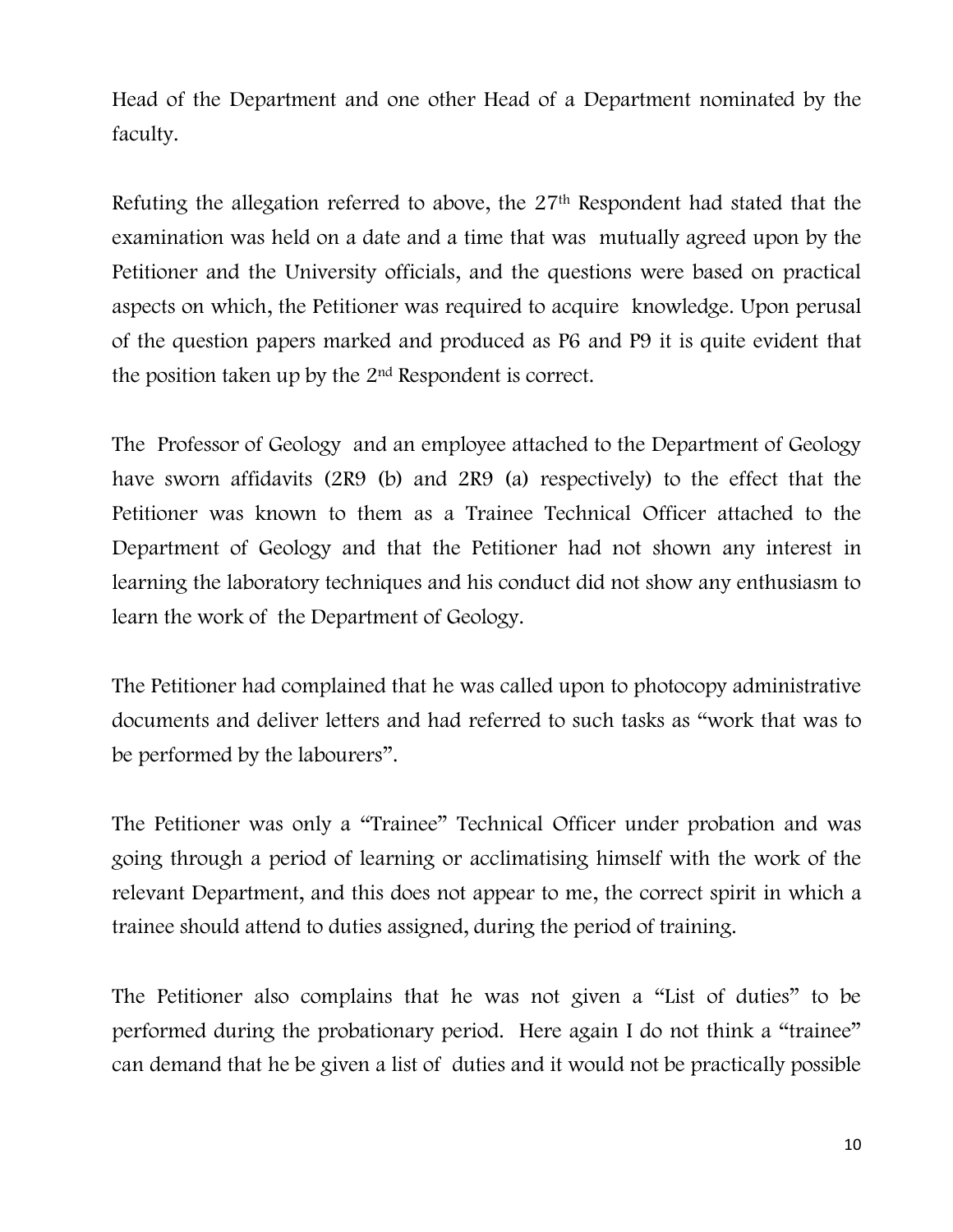to have an exhaustive list of such duties which the Petitioner is required to be acclimatised to.

I have considered the numerous documents filed on behalf of the Petitioner as well as the documents filed on behalf of the Respondents. Reference, however, to each and every document does not seem necessary in this judgment considering the triviality of their relevance. Suffice it to state, that it is apparent from the facts placed before court that the working relationship between the staff of the University and the Petitioner however had reached a low ebb. The document filed by the Petitioner marked X7 amply reflects that situation. For a seat of higher learning such as a university, its smooth functioning is of paramount importance and the academic and the administrative staff are the best judges of how that could be achieved. .

Although it may seem unjust to impose an undue burden upon a Petitioner where an infringement of fundamental right is alleged, in proof of the same, the Court necessarily must evaluate the material placed before it, with caution, to determine, whether the facts alleged have been established with a fair degree of probability.

At its best, the series of events narrated by both the Petitioner and the Respondents are allegations and counter allegations without sufficient proof to come to a firm finding.

In the circumstances, I hold that none of the alleged violations of fundamental rights have been proved as against any of the Respondents, and I dismiss this application.

In the course of the hearing it was submitted that the 1st Respondent University is prepared to let the Petitioner revert to his former post.